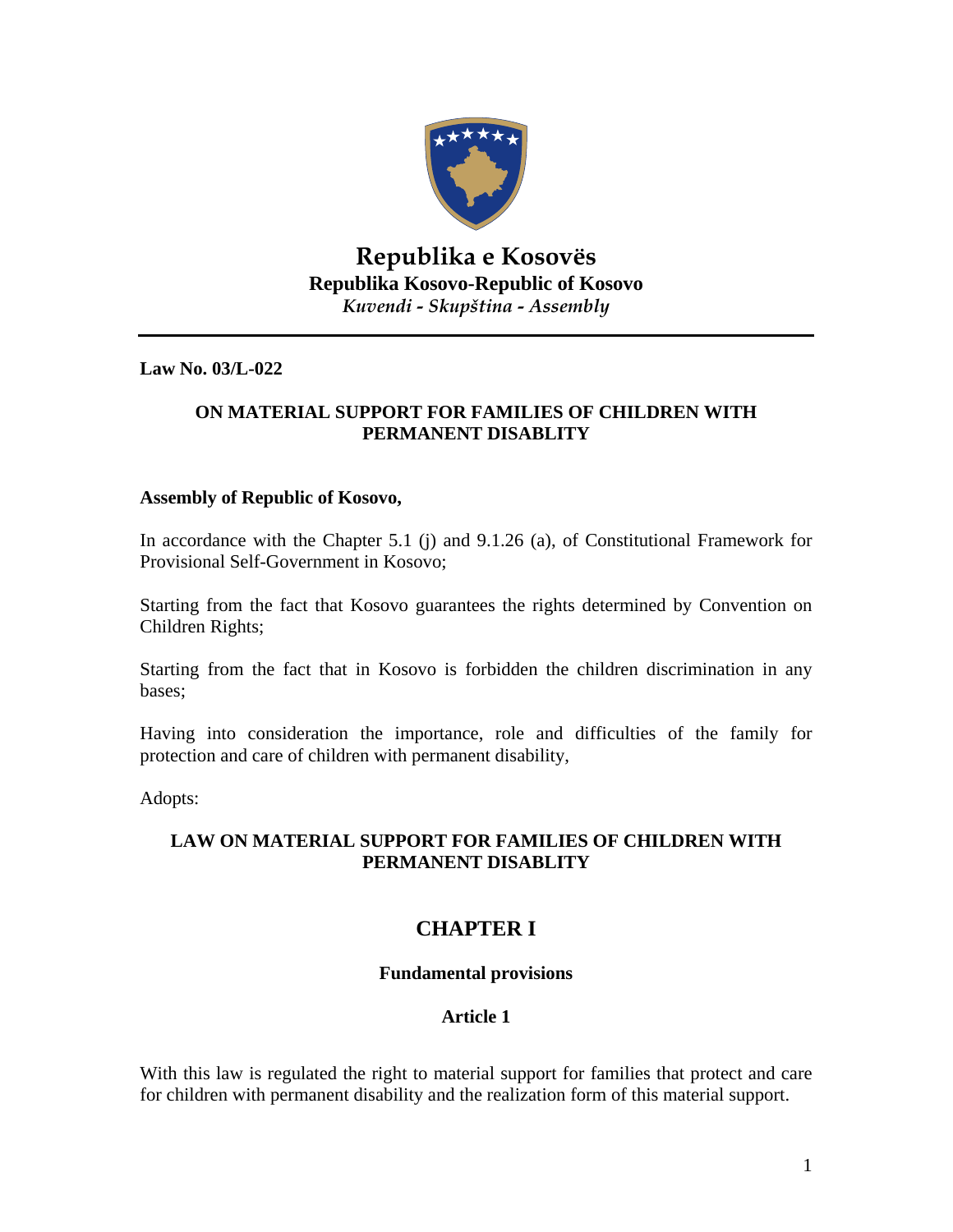### **Article 2 Definitions**

The expressions mentioned in this law have the meaning:

**"Permanent disabled children of physical, mental and sensory forms**" are considered the children from their birth up to 18 years old with permanent residence in Kosovo, who are completely disabled for carrying out daily activities without the other person's help.

**"Requester of material support and care"** means the person that presents the requirement for material support.

**"Correspondent authority"** means the Social Welfare Department ore any other organ that is authorized from MLSW for administering the others support and care.

**"Care"** means a benefit that is administered from MLSW, and serves for offering financial support to the persons that offer this support and care.

"**Material support"** is financial benefit, monthly amount or other form of paying with money that is administered from MLSW, for families of children with permanent disability.

"**Medical committee"** means a group compounded from medical experts, appointed from MLSW for determining the child health condition level.

**"Expert"** means the person that has completed the specialization from medical field and is licensed as expert.

**"Monthly amount"** means the exact amount of material means that should be paid to the family of the permanent disabled children.

**"Family union"** is defined a group of individuals that live together under a roof and that jointly share life expenses. According to this Law, the family union can include persons that are not family members in its close meaning.

"**Family"** is a union that is compounded from the requester and all other family members that are in family union: husband or the partner that is living with, parents and children including also adopted children, children fostered in families or one of the partners' children.

**"Decision"** is a juridical act that is issued from Correspondent authority, Social Welfare Department, for acknowledging of the right to material support of families or any other person that takes care for permanent disabled child.

**"Expertise"** means the procedure for verifying the type, level and severity of physical, mental, sensory or combined disability.

**"Permanent disability"** means the disabled child health condition who completely and permanently can not move or carry out daily life activities without the other person's help.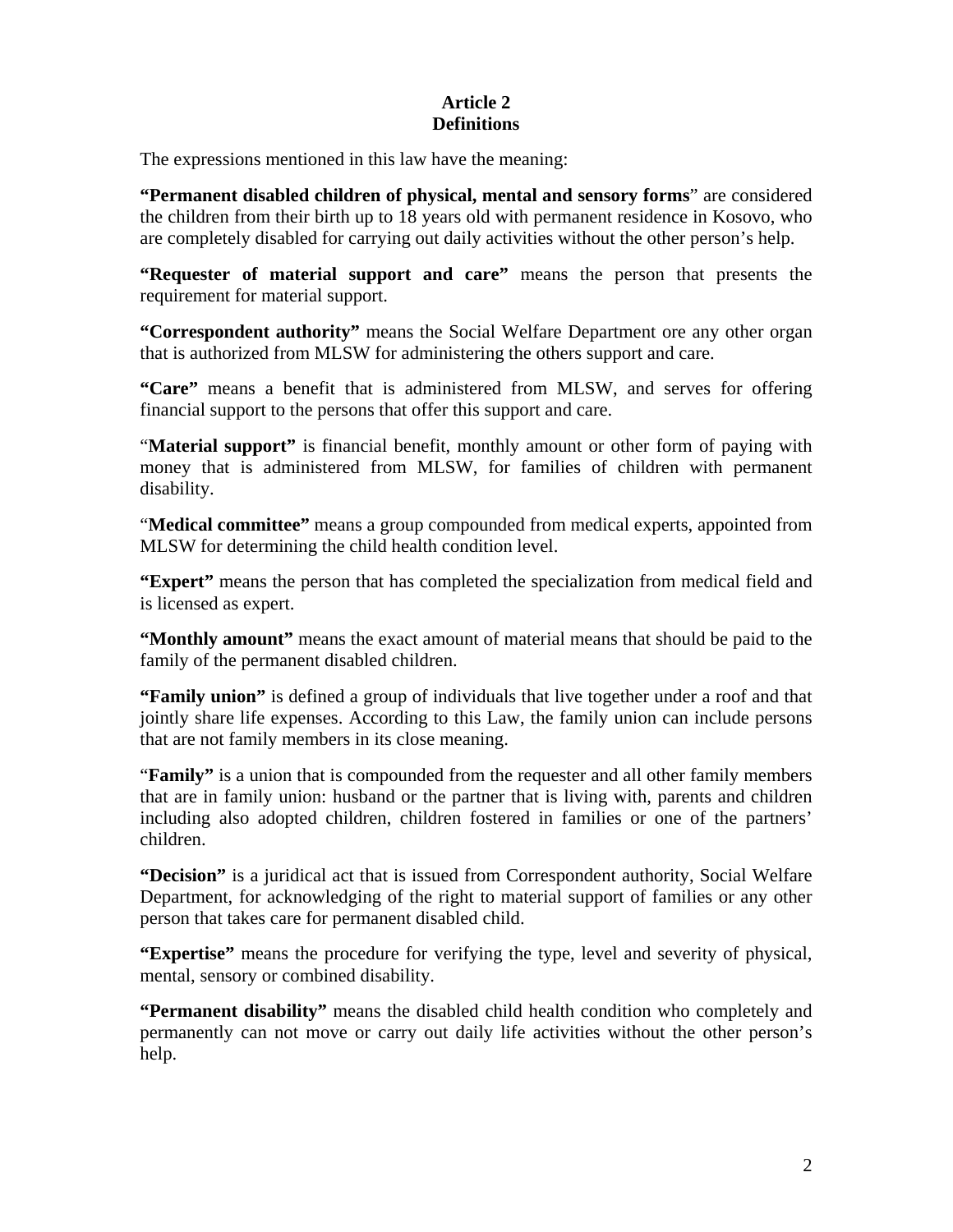**"Child"** means any person under the age 18 years old except when the mature age is achieved earlier, in accordance to legislation he/she is subject to.

**"MLSW"** means Ministry of Labour and Social Welfare.

## **Article 3**

3.1 With a purpose of protecting children with permanent disability, Ministry of Labour and Social Welfare drafts the strategy for this children category.

3.2 Ministry of Labour and Social Welfare, ensures the material support for families of children with permanent disability, in accordance with Kosovo budget capacities.

3.3 Material support for families of children with permanent disability will be offered from Ministry of Labour and Social Welfare, through its Department of Social Welfare.

3.4 Material support enables that the children permanent disability live a more normal life in conditions that guarantee their dignity and make their lives easier.

3.5 Material support for children with permanent disability is paid in behalf of the parent or foster of the child, through bank account.

# **CHAPTER II**

## **Realization of the right to material support**

#### **Article 4**

4.1 The right to material support for families of children with permanent disability realized in a form of material support in money,

4.2 These material means will be given to the family or foster that offers help and takes care for the child with permanent disability for whom this right is acknowledged.

4.3 The level and deadline for giving material support is determined with sub legal act issued from Ministry of Labour and Social Welfare.

## **Article 5**

The support and care for fulfilling daily life activities belong to the children with permanent disability of the age 1-18 years old, that are Kosovo Citizens and are permanently disabled that independently move and carry out daily life activities. For these persons is necessary the others care for 24 hours.

## **Article 6**

Permanent disabled children are considered: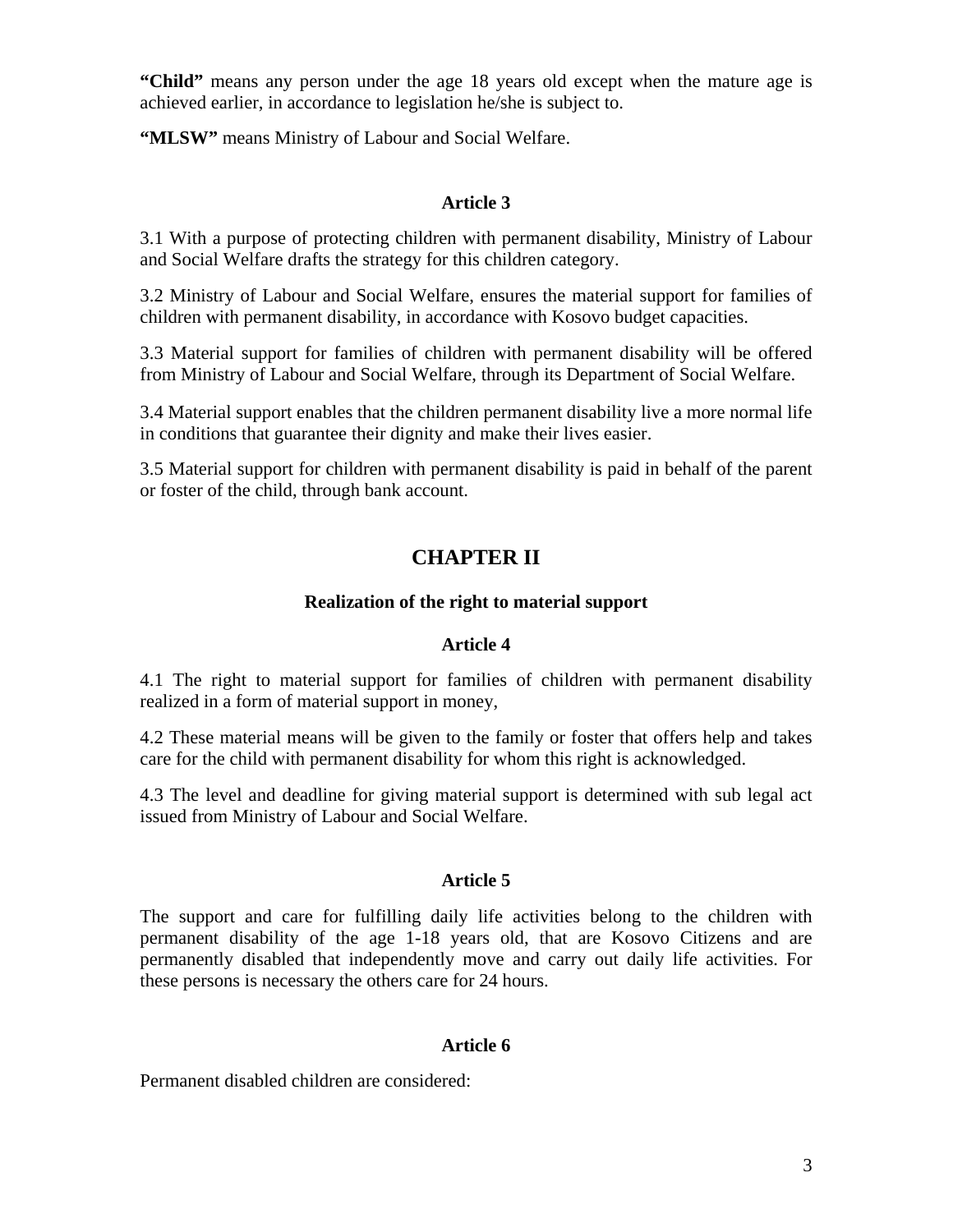a) immobile children (immovable)

b) totally blind children and also,

c) children who because of nature of any illness or permanent illnesses or, are not able that independently move in the apartment, or in places they need to, nor by using the corresponding helping tools, are not able to feed themselves, nor wear and taking off clothes, to carry out physiological needs and also keep the necessary personal hygiene.

## **CHAPTER III**

### **Evaluation committee for categorizing of children with permanent disability**

### **Article 7**

Committee for evaluation of the type, level and severity of physical, mental and sensory impairment of permanent disabled children.

### **Article 8**

8.1 Ministry of Labour and Social Welfare, issues the decision act for medical committee establishment for evaluating health of disabled children that enjoy the special protection with this Law.

8.2 With this decision act is determined the territory competency of medical committee.

8.3 MLSW with special decision act constitutes the first level committee and medical committee of second level.

#### **Article 9**

## **Composition of medical committee and working form on procedure of acknowledging the right to support and care**

9.1 Medical committee consist five (5) experts.

9.2 Medical committee is composed from president, deputy president of committee, and four (3) members, and the same number of their deputies.

9.3 For the president, deputy president and committee member, and also their deputies are appointed persons with completed specialization after faculty graduation and with at least five (5) years of experience in their field.

9.4 MLSW in the committee can appoint also a person with superior qualification in the field of social sciences, but no more than one (1) member.

9.5 The committee member of the first level can not be at the same time also the member of second level committee.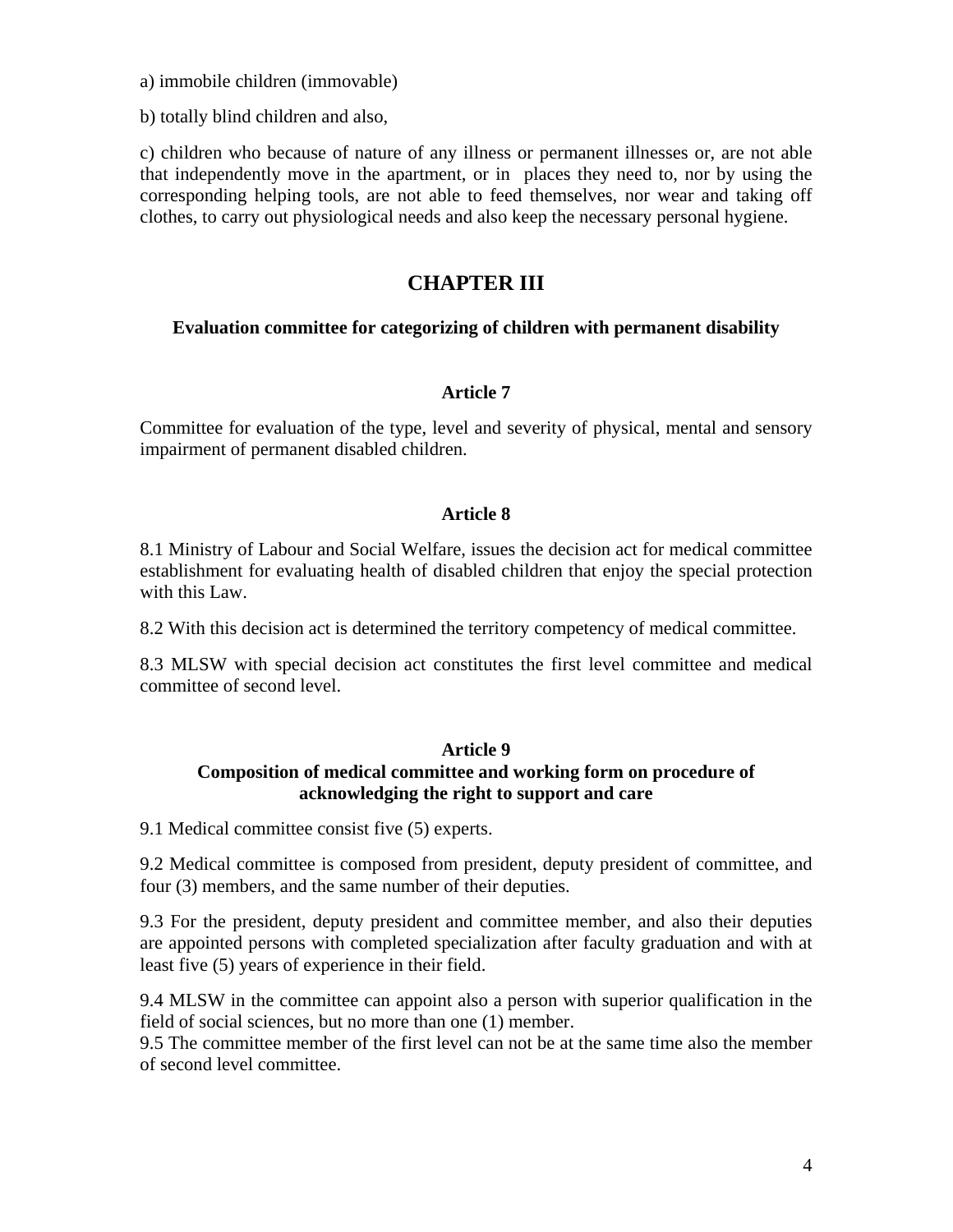#### **Article 10 First level Committee**

10.1 For the committee member are appointed:

a) social services official,

b) specialist doctor of pediatrics;

- c) specialist doctor of ophthalmology ORL;
- d) specialist physiatrist doctor;
- e) specialist doctor of neurology or neuropsychiatry;

f) specialist doctor of psychiatry.

10.2 Any member of first level Committee is appointed a deputy from the same field of specialization.

10.3 For the president of the first level Committee is appointed the specialist doctor of pediatrics.

### **Article 11 Second level committee**

11.1 For the member of second level Committee is appointed:

a) social services official,;

b) specialist doctor of pediatrics,

c) specialist doctor of ophthalmology – ORL,

d) specialist physiatrist doctor - orthopedist,

e) specialist doctor of neurology or psychiatry.

11.2 Any member of expertise Committee in the second level is appointed the deputy from the same field of specialization.

11.3 For the president of second level Committee is appointed the specialist doctor of pediatrics.

11.4 Committee President is appointed the deputy, from the same specialization field.

# **CHAPTER IV**

#### **Expertise procedure**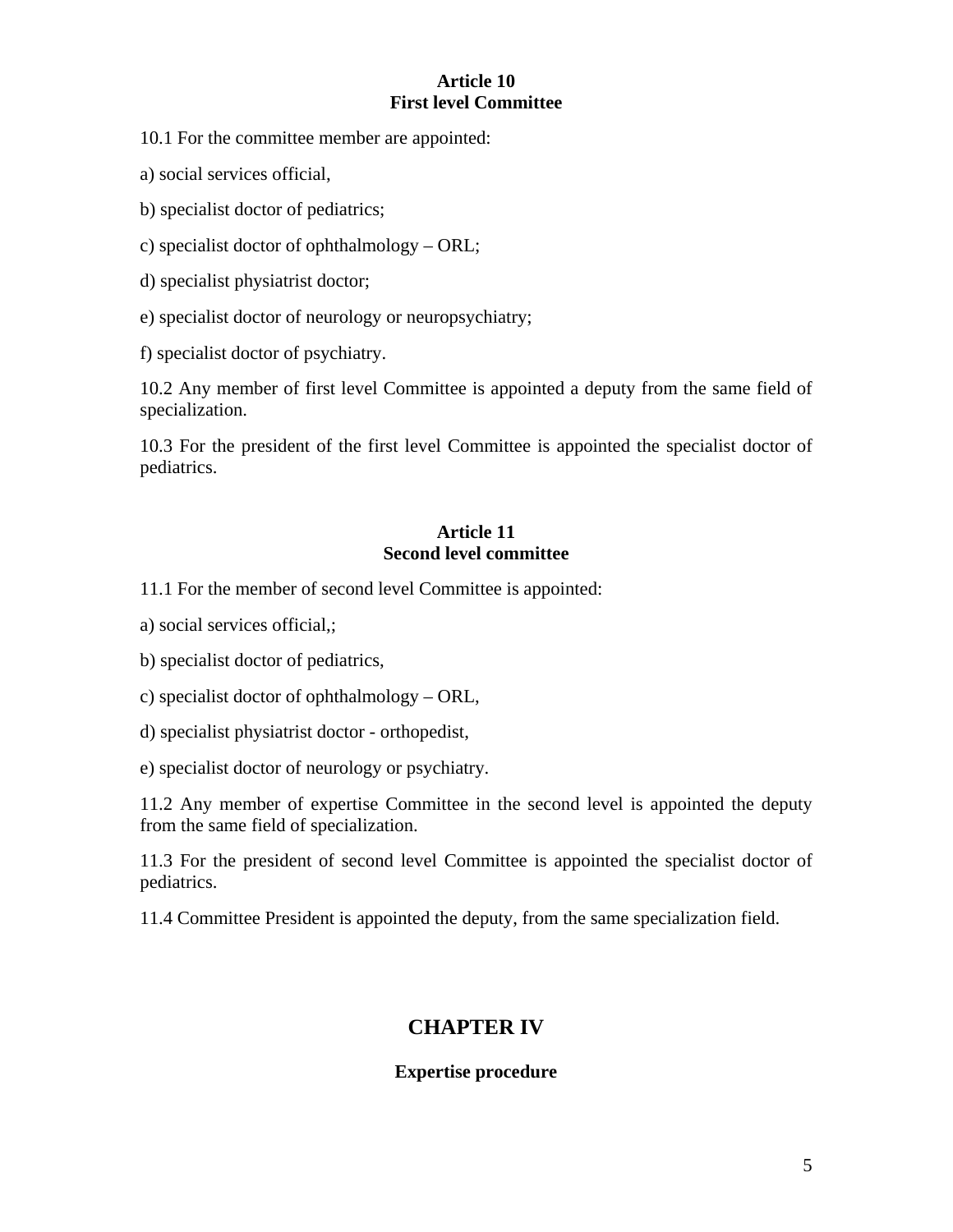#### **Article 12**

12.1 Social Work Center from now on SWC that develops the procedure for acknowledging material support for family of the child with permanent disability if it considers that the expertise should be done issues the conclusion and submits all documents for expertise to the first level committee.

12.2 According to the SWC and presented data, president of the first level Committee for any expertise invites the members of committee that give the written opinion for the concrete case, after the documentation and the patient have been examined.

12.3 Committee members can give separate opinions for the expertise done in concrete case, and after the analysis of all experts evaluations, is compiled a joint written report that is signed from committee president and also from all other members that have participated in expertise for this person.

#### **Article 13**

13.1 First level committee is obliged to submit its opinion related to the case no later than twenty-one (21) days from the day considered the completion of expertise.

13.2 Committee submits to the SWC a written report in two (2) copies and all the other following data related to concrete case.

13.3 The documentation related to the given opinion in the report is job confidentiality.

13.4 Committee report should contain:

a) personal data of the person;

b) health diagnose of the person;

c) type, level and severity of disability physical, mental or sensory;

d) existence of the need for permanent support and care;

e) date of the report and signature; and

f) doctor's recommendations for health reassessment .

### **Article 14**

#### **Procedures, Responsibilities and Competencies of Second Level Committee**

14.1 Dissatisfied party can appeal against the decision of the first level issued by SWC, a decision that was issued based on the report of first level Committee. SWC all the materials submits to second level Committee for new expertise if this is necessary to decide in the second level. The appeal is done through the organ that has issued the decision of the first level.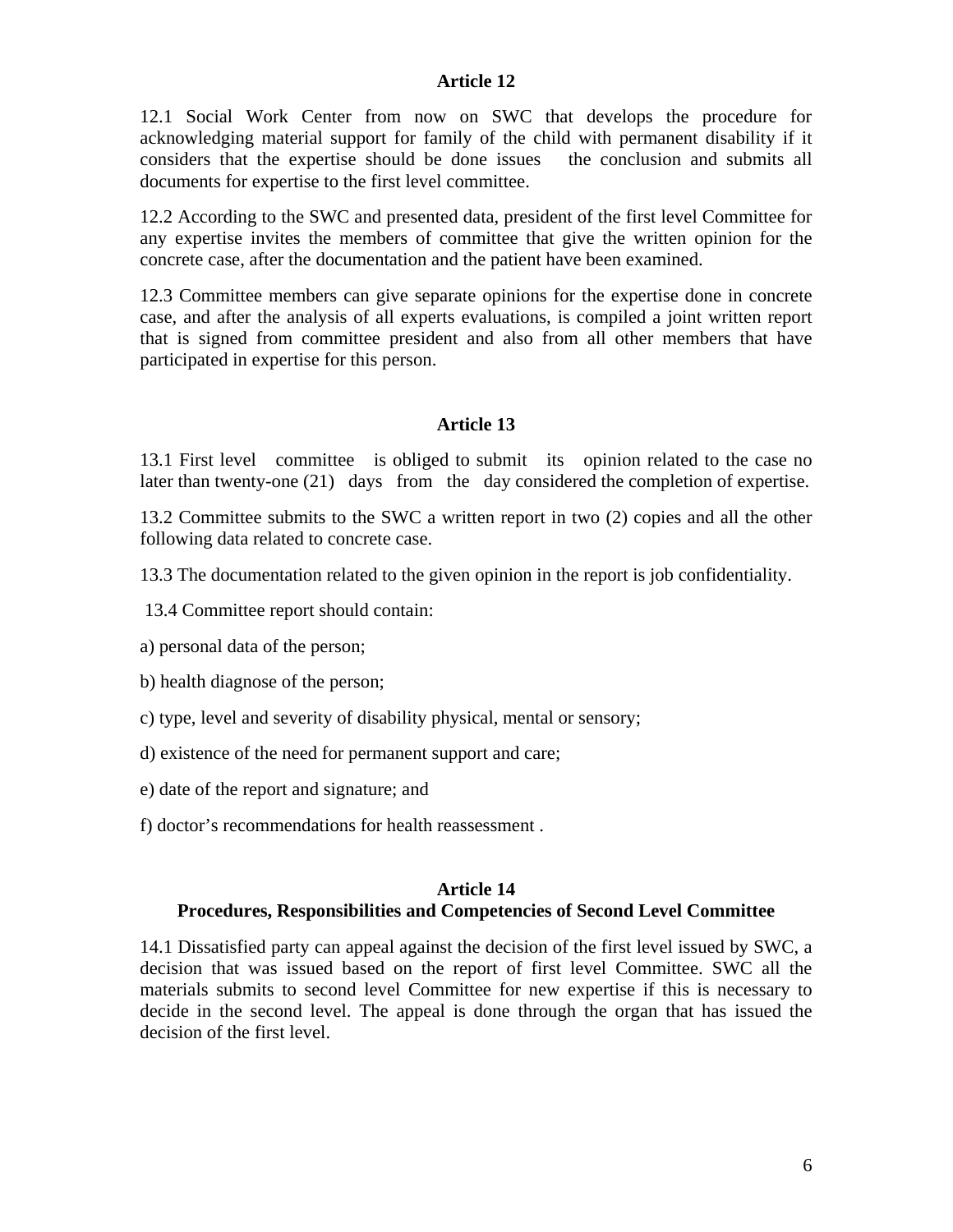14.2 Experts' Committee of second level based on the existing and additional documentation on the concrete case according to appeal has a right to approve, reject or turn back the matter (subject) for examination to the first level Committee.

14.3 Report of second level Committee is given in written in two (2) copies, contains all elements and also the report of first level Committee.

### **Article 15**

The committee that carries out the expertise keeps the evidence of administrative work done from the moment of conclusion issuance for completion of expertise, for issued documents, for Committee sessions hold, for the persons the expertise was done.

## **Article 16**

16.1 The presidents and Committee members for expertise have a right to reward for their work.

16.2 The level of compensation, the form of payment is determined with the act of appointing experts or with other special act.

16.3 The Committee mandate for evaluation and categorization of children with permanent disability will be two (2) years.

# **CHAPTER V**

#### **Administrative Procedures of rights execution**

#### **Article 17**

Financial means for implementation of this Law are ensured from Kosovo Consolidated Budget.

#### **Article 18**

18.1 Material support can be realized from the person respectively the family, without having into consideration his/her or his/her family material situation, if he/she has a child with permanent disability.

18.2 The requirement for material support will be submitted to SWC, in any time until the child with permanent disability reaches the age of 18 years old.

18.3 The requirement is done by filling the form that is prepared from Social Welfare Department and will be attached to it the documents that are required from MLSW-Social Welfare Department.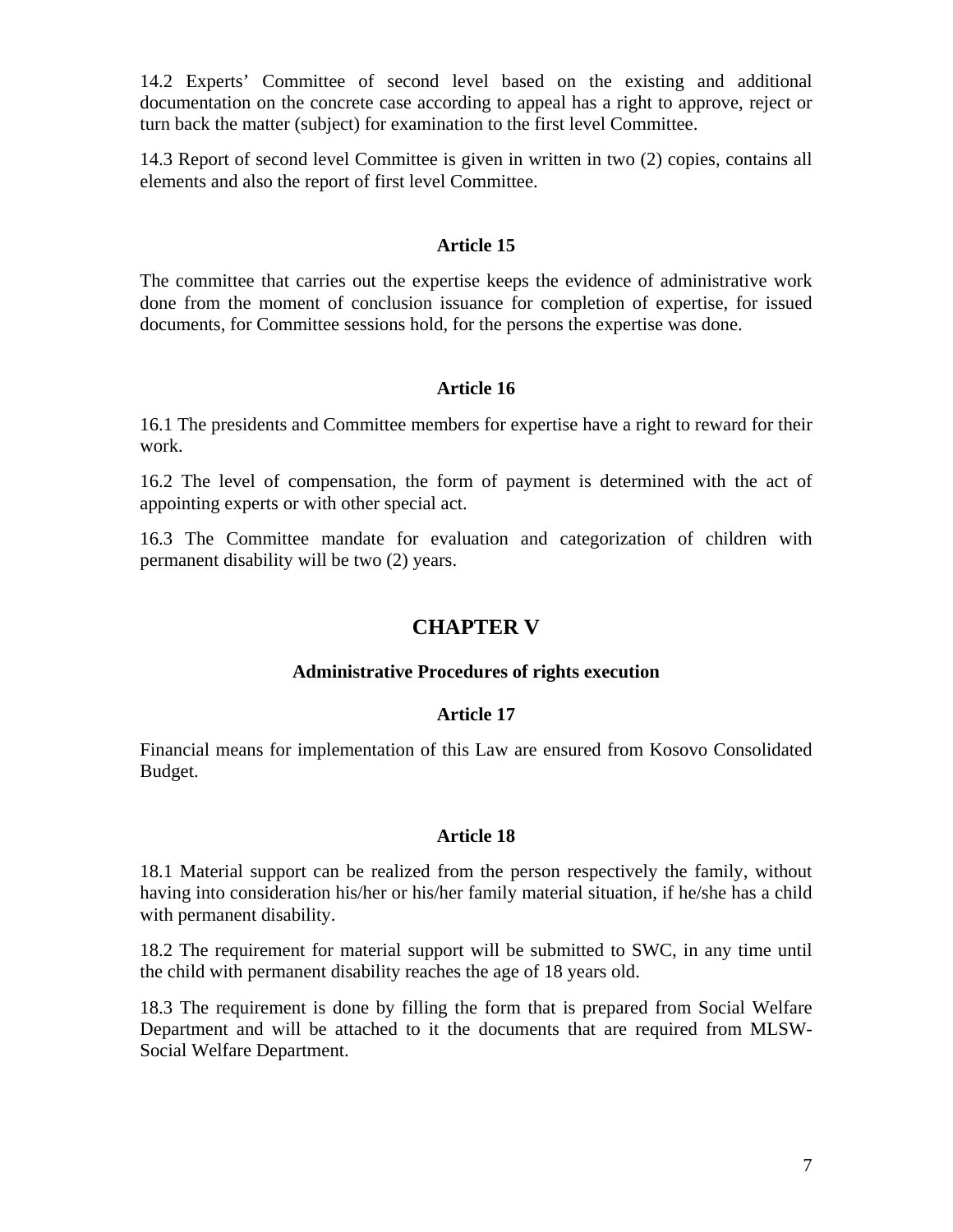#### **Article 19**

To the requirement for realization of material support should be attached these documents:

- a) a requester's photocopy Identity Card ID;
- b) certificate for the child with permanent disability residence;
- c) birth certificate of the child;
- d) decision act for fostering, if the requirement is done from the foster;
- e) medical expertise documentation,

#### **Article 20**

Realization of this right means the special addition of money that the Ministry gives to the families or fosters of child with disability, and because of severe physical, psychological and sensory illness or that appeared later, who for carrying out daily life activities are dependent of other persons, for what the family has additional and extraordinary expenses.

#### **Article 21**

21.1 Director of SWC issues a decision based on:

a) written requirement, directed to SWC;

b) photocopy of ID if it exists;

c) birth certificate;

d) medical Committee report for health of the child with permanent disability;

e) data for the families or the person who takes care of the child with permanent disability.

f) information on dwelling of the child with permanent disabilities

22.2 Ministry of Labour and Social Welfare with a special act can require also other documents except those determined in the article 19 and 21 of this Law.

#### **Article 22 Presenting requirement and the decision**

22.1 The parent or foster does the written requirement in SWC for acknowledgment of the right to material support and care of the child with permanent disability.

22.2 SWC issues a decision act which acknowledges the right to material support for the parent or foster of the child with permanent disability.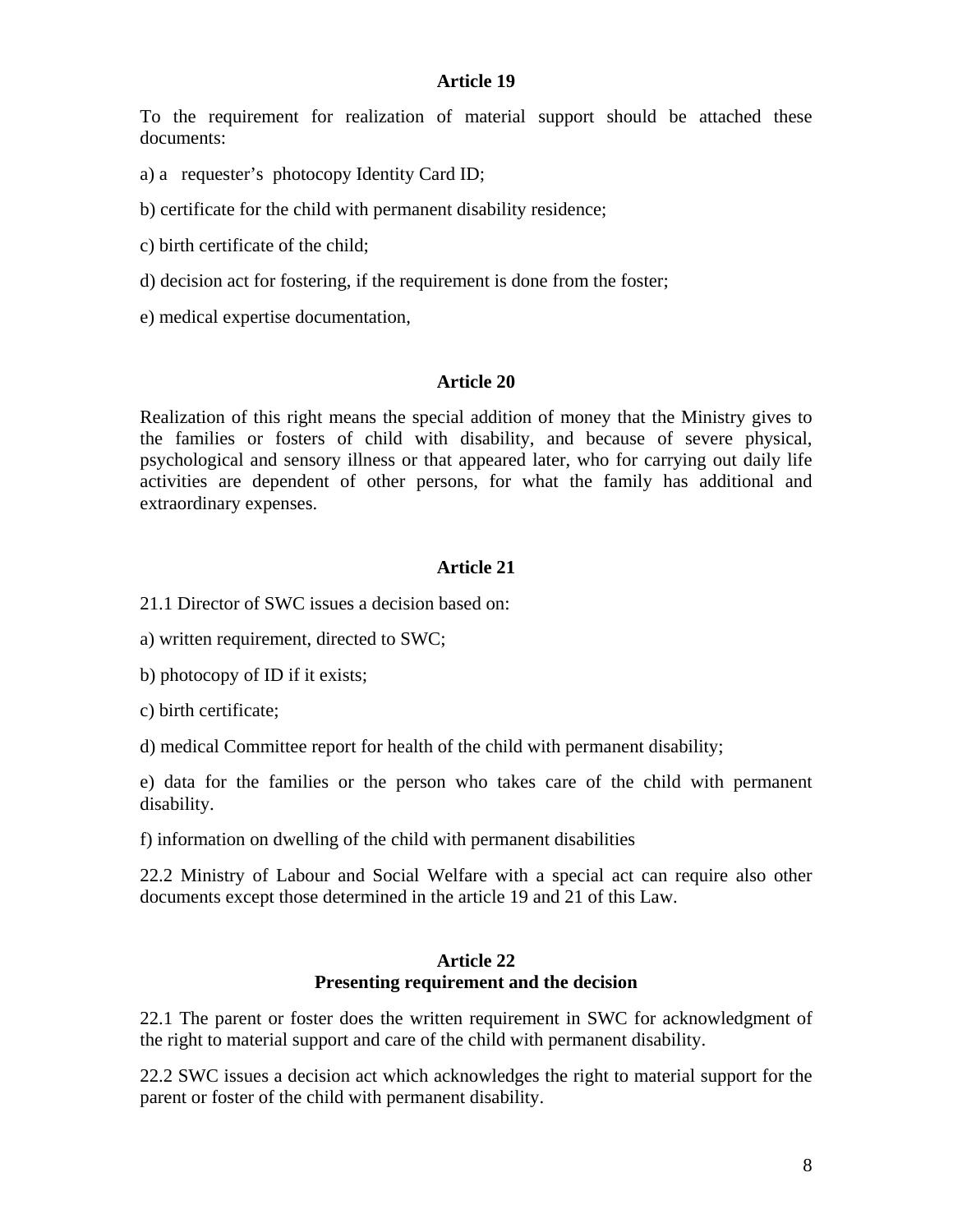22.3 Decision act contains the data for the child who enjoys this right and the data for the family, respectively the person who realizes the material support and also the level and the form of realization of material support.

22.4 The level of monthly payment amount for material support for the family of the child with permanent disability is determined with sub legal act issued from MLSW.

## **Article 23 The right to Appeal**

23.1 Dissatisfied party with the decision of SWC has a right to appeal within 15 days of issuance.

23.2 The appeal directed to correspondent authority, Social Welfare Department through SWC.

23.3 MLSW related to appeal presented from the party, can prove: Decision of the First Level, to change that or to turn the matter for reexamination.

23.4 MLSW within 30 days will issue a new decision related to appeal against the decision of first level organ.

23.5 The decision of MLSW of the second level is the final act in administrative procedure.

23.6 Dissatisfied party with a decision of MLSW second level respectively has a right to approach the Competent Court.

### **Article 24 Confidential requester personal data**

24.1 Ministry of Labour and Social Welfare guarantees the confidentiality for personal information, that have been gathered from requesters, except other cases determined by law.

24.2 The family that realizes the material support for care and help of the children with permanent disability is obliged to inform all changes that effect the realization of this right.

24.3 Monitoring the right realization is done from SWD through SWC.